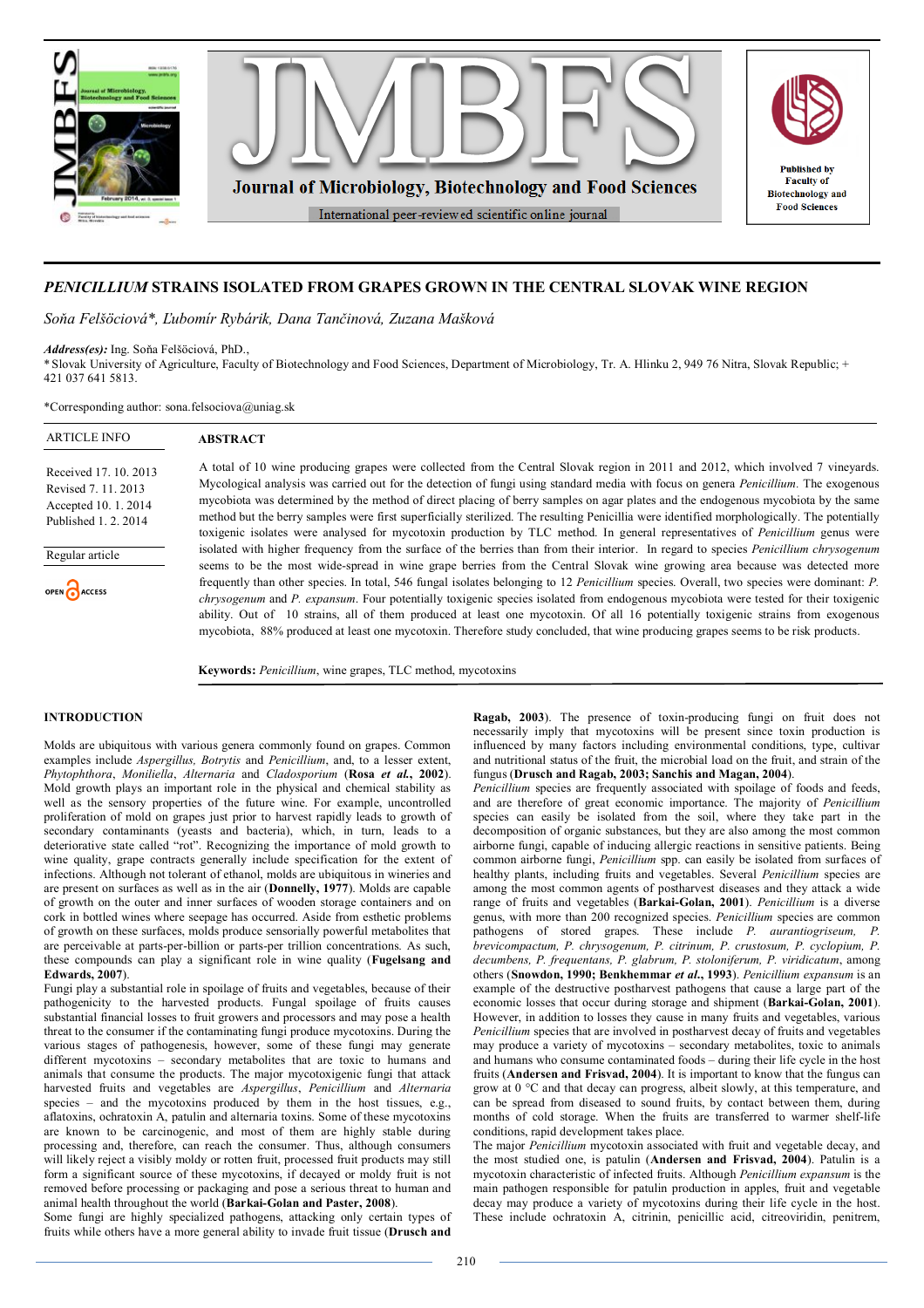roquefortine C and others, which may elicit toxicological effects in humans and animals.

Factors known to affect production of these mycotoxins in fruit include the fruit type and cultivar, the physical and chemical properties of the fruit, geographical location where the fruit is grown and harvested, climate, pre-harvest treatments, method of harvest, the ripening state of the fruit, the microbial load, presence of surface defects on the fruit, post-harvest treatments and storage conditions. Temperature and relative humidity are environmental factors that influence fungal growth and mycotoxins production. Mycotoxin accumulation in fruits can occur in the field, during harvest, post-harvest and during storage. The best approach to prevent contamination is to prevent mold growth at all stages of production. Gentle and sanitary handling of the fruit during harvest and in storage and processing facilities is essential for reducing fungal decay and mycotoxin production in fruits (**Jackson and Al-Taher, 2008**).

The objective of our study was to monitor the occurrence of mycobiota in wine grape samples collected from the Central Slovak region, in this manuscript with

focus on genera *Penicillium*. Special emphasis was laid on the ability of some potentially toxigenic penicillia to produce some selected mycotoxins.

# **MATERIAL AND METHODS**

## **Study area**

Slovak republic has 6 distinct wine-growing zones (the Small Carpathians, the Southern Slovak, the Nitra, the Central Slovak, the Eastern Slovak and the Tokaj wine regions). They spread from the west to the east of the country along its southern and south-western borders. We had samples from the Central Slovak wine region, which is divided to 7 subregions. The subregion is the area with the same soil and climate conditions. The time between sample collection and laboratory analysis was less than 24 hours. Ten samples – 5 of white grape varieties and 5 of blue grape varieties were mycologically analyzed.

**Table 1** Wine grape varieties used in the study from the Central Slovak region

| Village               | Subregion     | <b>Grape variety</b> | Date of harvest | Date of analyses |
|-----------------------|---------------|----------------------|-----------------|------------------|
| 1. Hontianske Moravce | Hontiansky    | Konkordia            | 26.09.2011      | 27.09.2011       |
| 2. Veľký Krtíš        | Modrokamenský | Pinot gris           | 16.10.2011      | 17.10.2011       |
| 3. Veľký Krtíš        | Modrokamenský | Pinot noar           | 16.10.2011      | 17.10.2011       |
| 4. Veľký Krtíš        | Modrokamenský | Sauvignon            | 16.10.2011      | 17.10.2011       |
| 5. Vinica             | Vinický       | Blue frankish        | 30.09.2012      | 01.10.2012       |
| 6. Šahy               | Ipeľský       | Perle of Zala        | 30.09.2012      | 01.10.2012       |
| 7. Sebechleby         | Hontiansky    | Svätovavrinecké      | 30.09.2012      | 01.10.2012       |
| 8. Čamovce            | Fiľakovský    | Pálava               | 17.10.2012      | 17.10.2012       |
| 9. Rimavská Sobota    | Gemerský      | Blue frankish        | 17.10.2012      | 17.10.2012       |
| 10. Kráľ              | Tornaľský     | Müller Thurgau       | 17.10.2012      | 17.10.2012       |

#### **Mycological analysis of grapes**

Four wine grape varieties were collected from the end of September to the middle of October in the harvest time 2011 and six wine grape varieties from the end of September to the middle of October 2012 (Table 1). The berries from the vineyards sampled were generally in good condition without visible damage. A total of 50 berries (6 - 7 healthy berries per bunch) from each sample were plated on Dichloran Rose Bengal Chloramphenicol agar medium (DRBC) (MERCK, Germany), and incubated at 25 °C in the dark for one week. In this way was determined an exogenous mycobiota. Fifty another grapes were surfacedisinfected in 1% NaClO for 1 min according methods of **Magnoli** *et al.* **(2003)** and 3 times rinsed by submersion in sterile distilled water (total amount 1L), dried, plated in the same medium and incubated at 25°C in the dark for 7 days. In this way was determined an endogenous mycobiota.

*Penicillium* strains were isolated and cultivated in MEA (Malt extract agar, **Samson** *et al***., 2010**) and CYA (Czapek yeast agar, **Samson** *et al.,* **2010**), Creatine-Sucrose agar (CREA, **Samson** *et al.,* **2010**) and Yeast Extract agar (YES, **Samson** *et al.,* **2010**). Genus *Penicillium* was identified to species level based on morphological characters according to the manuals of **Pitt and Hocking (1997), Samson and Frisvad (2004)** and **Samson** *et al.* **(2002a, 2010).** 

## **Results evaluation**

The obtained results were evaluated and expressed according to isolation frequency (Fr) and relative density (RD). The isolation frequency  $(%)$  is defined as the percentage of samples within which the species or genus occurred at least once. The relative density (%) is defined as the percentage of isolates of the species or genus, occurring in the analyzed sample (**Guatam** *et al.,* **2009**). These values were calculated according to **González** *et al.* **(1996)** as follows:

Fr (%) = (ns / N) x 100 RD (%) = (ni / Ni) x 100

ns – number of samples with a species or genus; N – total number of samples; ni – number of isolates of a species or genus; Ni – total number of isolated fungi.

#### **Toxinogenity analysis**

Toxinogenity of selected isolates was screened in *in vitro* conditions by means of thin layer chromatography (TLC) according to **Samson** *et al.* **(2002b)**, modified by **Labuda and Tančinová (2006).** Extracellular metabolites – citrinin, patulin and griseofulvin were carried out on YES agar and intracellural roquefortin C, penitrem A and cyclopiazonic acid on CYA agar. A few pieces of mycelium with approximate size  $5 \times 5$  mm were cut from colonies and placed in an Eppendorf tube with 500 µL of chloroform: methanol – 2:1 (Reachem, Slovak Republic). The content of the tubes was stirred for 5 min. by Vortex Genie ® 2 (MO BIO Laboratories, Inc. – Carlsbad, CA, USA). The volume 30 µL of liquid phase of extracts along with 10 µL standards (Sigma, Germany) was applied on TLC plate (Alugram ® SIL G, Macherey – Nagel, Germany). The plate was put into TEF solvent (toluene: ethyl acetate: formic acid – 5:4:1, toluene – Mikrochem, Slovak Republic; ethyl acetate and formic acid – Slavus, Slovak Republic). After elution

the plate was air-dried. Identification of the metabolites was done by comparison with metabolite standards. Roquefortin C was visible after spraying with  $Ce(SO<sub>4</sub>)<sub>2</sub>$  x 4 H<sub>2</sub>O as an orange spot. Cyclopiazonic acid was visible directly in daylight after spraying with the Ehrlich reagent as a violet-tailed spot. Penitrem A after spraying with 20% AlCl<sub>3</sub> in 60% ethanol and heating at 130 °C for 8 min as a dark blue spot. Patulin by spraying with 0,5% methylbenzothiazolone hydrochloride (MBTH), (Merck, Germany) in methanol and heating at 130 °C for 8 min and then detectable as a yellow-orange spot. Directly under UV light with a wavelength of 365 nm was visualized citrinin as a yellow-green-tailed spot and griseofulvin as a blue spot.

#### **RESULTS AND DISCUSSION**

Fungi of the genus *Penicillium* were found from 10 in 8 wine grape samples, except Pinos gris and Pinos noar from Modrokamenský subregion (2, 3) (Table 2). Nine *Penicillium* species were found, but there occurrence was very sporadically, except 2 subregions – Gemerský (9) and Tornaľský (10). The samples were contaminated by potentially toxicological species *P. expansum* and *P. chrysogenum*. According **Felšöciová** *et al.* (**2013**) some similar species but in lower number of abundance were isolated from the Nitra wine growing region in 10 analysed samples, namely *P. citrinum, P. corylophilum, P. crustosum, P. decumbens, P. expansum, P. chrysogenum* and *Penicillium* sp.. The occurrence of most was also very sporadically, except *P. crustosum, P. chrysogenum* and *P. expansum*. *Penicillium expansum* spoils grapes, apples, pears, tomatoes, avocados and mangoes. *Penicillium expansum*, the cause of the destructive blue mold rot of pome and stone fruits, is a major concern for human health, because of the production of patulin during pathogenesis. The factors affecting *P. expansum* growth and patulin formation include fungal strain, host fruit cultivar, and storage conditions, especially the storage atmosphere. Mould growth normally occurs only where the surface tissue of fruits has been damaged. Infection commonly follows insect or storm damages during pre-harvest, rough gathering at harvest or strong washing and sorting procedures post-harvest (**Snowdon, 1990**). During storage, infection can occur even at 0 °C, but decay proceeds slowly during cold storage, and usually develops rapidly only when fruits are returned to warm temperatures (**Paster** *et al.,* **1995**).

The percentages of a colonized samples by *Penicillium* species (isolation frequency) was low (Table 3), except *Penicillium* sp. (50%). However these isolates could not be taxonomically identified because of contamination. *Penicillium crustosum* was detected in 30% of the samples, *P. expansum, P. chrysogenum* and *P. variabile* in 20%. Other samples were contaminated only once (10%). The most presented species of all tested isolates (226) was *P. chrysogenum* (67%) and *P. expansum* (22%). Another isolates were present only under 5%. From the overall endogenous *Penicillium* contamination from the Nitra wine growing region *Penicillium expansum and P. chrysogenum* grew on 20% from 10 tested samples. Other samples were contaminated only once (10%). The most presented species of all tested isolates (37) was *P. crustosum* (35%), follow by *P. chrysogenum* (24%) and *P. expansum* (19%) (**Felšöciová** *et al***., 2013**).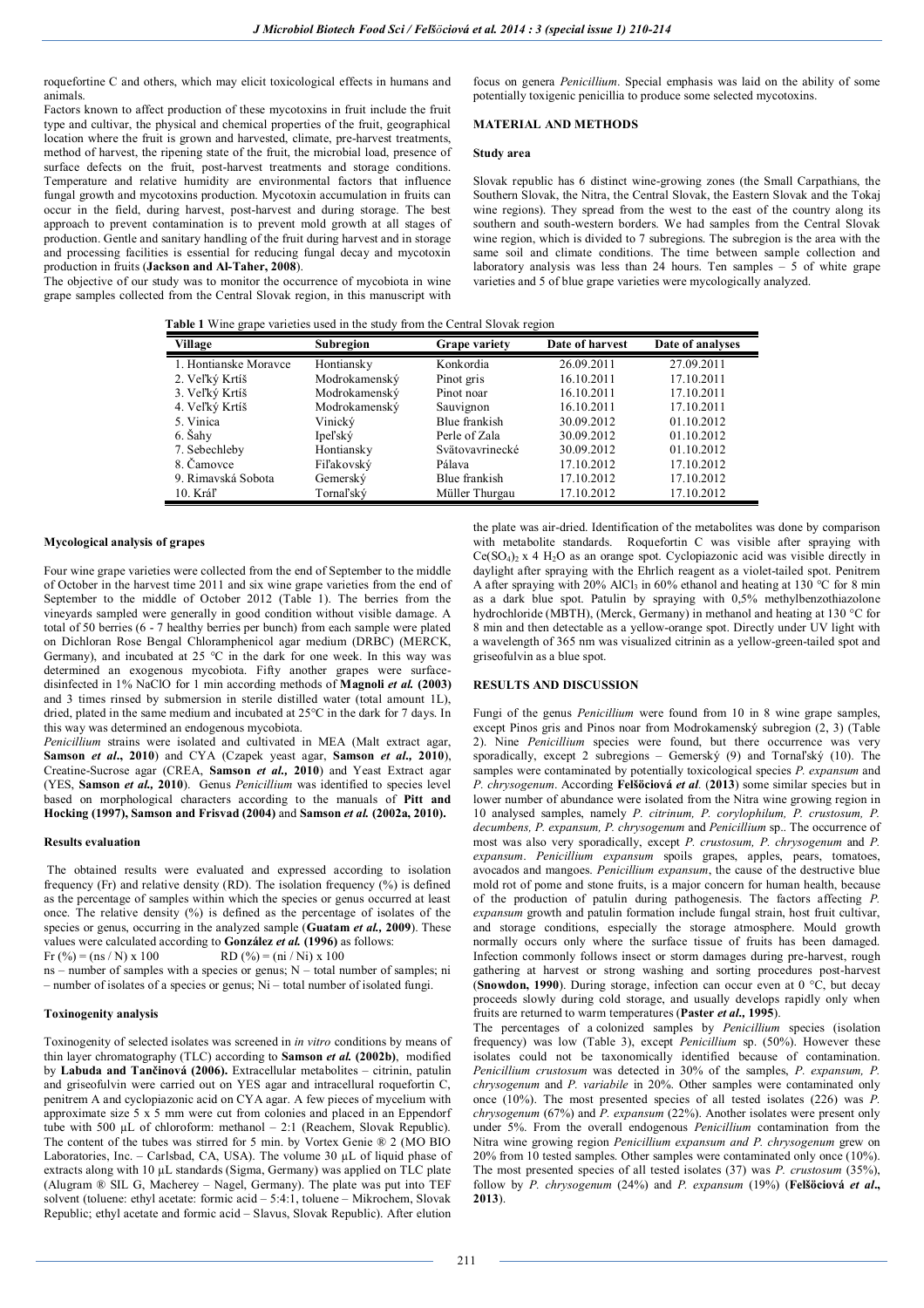**Table 2** The overall endogenous *Penicillium* contamination of tested various types of grape

| <b>Penicillium</b> species | 1. | 2. | 3. | 4. | 5.            | 6. | 7. | 8. | 9.  | 10. |
|----------------------------|----|----|----|----|---------------|----|----|----|-----|-----|
| P. canescens               |    |    |    |    |               |    |    |    |     |     |
| P. citrinum                |    |    |    |    |               |    |    |    |     |     |
| P. crustosum               |    |    |    |    |               |    |    | 3  |     |     |
| P. expansum                |    |    |    |    |               |    |    |    | 17  | 33  |
| P. funiculosum             |    |    |    |    |               |    |    |    |     |     |
| P. glabrum                 |    |    |    |    |               |    |    |    |     |     |
| P. griseofulvum            |    |    |    |    |               |    |    |    |     |     |
| P. chrysogenum             |    |    |    |    |               |    |    |    | 133 | 18  |
| P. variabile               |    |    |    |    |               |    |    | 5  |     |     |
| Penicillium sp.            |    |    |    |    | $\mathcal{P}$ |    |    |    |     |     |
|                            |    |    |    |    |               |    | 4  | Q  | 150 | 51  |

**Legend:** 1-10 subregions; 1- Hontiansky; 2-4 – Modrokamenský; 5 – Vinický; 6 – Ipeľský; 7 – Hontiansky; 8 – Fiľakovský; 9 – Gemerský; 10 - Tornaľský

**Table 3** Isolation frequency and relative density of endogenous strains from genus *Penicillium*, isolated of grapes (n=10) harvested in Central Slovak wine region

| <b>Penicillium</b> species | No of isolates | <b>Isolation</b><br>frequency $(\% )$ | <b>Relative density</b><br>(%) |
|----------------------------|----------------|---------------------------------------|--------------------------------|
| P. canescens               |                | 10                                    | 0.4                            |
| P. citrinum                |                | 10                                    | 0.4                            |
| P. crustosum               |                | 30                                    | 2                              |
| P. expansum                | 50             | 20                                    | 22                             |
| P. funiculosum             |                | 10                                    | 0.4                            |
| P. glabrum                 |                | 10                                    | 0.4                            |
| P. griseofulvum            |                | 10                                    | 0.4                            |
| P. chrysogenum             | 151            | 20                                    | 67                             |
| P. variabile               | 6              | 20                                    | 2.6                            |
| Penicillium sp.            | Q              | 50                                    |                                |

Legend:  $n =$  number of samples

.

Eight *Penicillium* species were found more frequently in exogenous contamination compared to endogenous because all wine growing region was colonised by the genus *Penicillium* (Table 4). *Penicillium* strains were present on grapes in higher numbers. The highest proportion of *Penicillium* species was determined in Fiľakovský subregion (8), namely *P. crustosum, P. expansum, P. chrysogenum* and *Penicillium* sp.. From a quantitative perspective the highest proportion was found in Tornaľský subregion (10) – 141 isolates. *Penicillium*  species in exogenous contamination in the Nitra wine growing region were present on grapes also in higher numbers, where *Penicillium* sp. colonised most samples (5 out of 10). The quantitative representation of the colonized samples was not as high as in the samples of the Central Slovak region. The highest abundance was recorded for the species *P. chrysogenum* (36) (**Felšöciová** *et al***., 2013**).

**Table 4** The overall exogenous *Penicillium* contamination of tested various types of grape

| <b>Penicillium</b> species | 1. | 2. | 3. | 4. | 5. | 6. | 7. | 8. | 9. | 10. |
|----------------------------|----|----|----|----|----|----|----|----|----|-----|
| P. aurantiogriseum         |    |    | 8  |    |    |    |    |    |    |     |
| P. crustosum               |    |    |    |    |    |    |    | 8  |    |     |
| P. expansum                |    |    |    |    |    |    |    |    | 19 | 53  |
| P. funiculosum             |    |    |    |    |    |    |    |    |    |     |
| P. griseofulvum            |    |    |    |    |    |    |    |    |    |     |
| P. chrysogenum             |    |    |    |    |    |    |    | 6  | 60 | 87  |
| P. polonicum               |    |    |    |    |    |    |    |    |    |     |
| P. purpurogenum            |    |    |    |    |    |    |    |    |    |     |
| Penicillium sp.            |    |    |    |    | 10 |    | 9  | 12 |    |     |
|                            | 6  | 8  |    |    |    | 8  | 12 | 30 | 79 |     |

**Legend:** 1-10 subregions; 1- Hontiansky; 2-4 – Modrokamenský; 5 – Vinický; 6 – Ipeľský; 7 – Hontiansky; 8 – Fiľakovský; 9 – Gemerský; 10 - Tornaľský

With regard to species representation, the most frequently encountered *Penicillium* were *Penicillium* sp. (60%), follow by *P. chrysogenum* (50%), *P. expansum* (40%) and *P. crustosum* (30%) (Table 5). Colonization of another species was established once. The largest number of isolates belongs to *P. chrysogenum* (170) and *P. expansum* (77). From this point of view, the relative density of both species was the highest (53%) and (24%) respectively. The obtained results of the study in the Nitra wine growing region showed a high isolation frequency of *Penicillium* sp. (50%) exactly as in our wine grape samples from the Central Slovak region, follow by *P. citrinum, P. crustosum* and *P. chrysogenum* (20%). The largest number of isolates belongt to *P. chrysogenum* (37) and *P. crustosum* (34). From this point of view, the relative density was 28% and 26% respectively (**Felšöciová** *et al***., 2013**).

**Table 5** Isolation frequency and relative density of endogenous strains from genus *Penicillium*, isolated of grapes (n=10) harvested in Central Slovak wine region

| <b>Penicillium</b> species | No of isolates | Isolation<br>frequency $(\% )$ | <b>Relative</b><br>density $(\% )$ |
|----------------------------|----------------|--------------------------------|------------------------------------|
| P. aurantiogriseum         | 8              | 10                             | 2.5                                |
| P. crustosum               | 15             | 30                             | 4.7                                |
| P. expansum                | 77             | 40                             | 24                                 |
| P. funiculosum             |                | 10                             | 0.3                                |
| P. griseofulvum            |                | 10                             | 0.3                                |
| P. chrysogenum             | 170            | 50                             | 53                                 |
| P. polonicum               |                | 10                             | 0.3                                |
| P. purpurogenum            |                | 10                             | 0.3                                |
| Penicillium sp.            | 46             | 60                             | 14                                 |

Legend:  $n =$  number of samples

From endogenous and exogenous mycobiota were isolated 546 strains of 12 *Penicillium* species, namely *P. aurantiogriseum, P. canescens, P. citrinum, P. crustosum, P. expansum, P. funiculosum, P. glabrum, P. griseofulvum, P. chrysogenum, P. polonicum, P. purpurogenum* and *P. variabile*. *Penicillium* species were presented in all 9 types of wine berries. The most colonized subregions by *Penicillium* were Gemerský (9) with Blue frankish grape variety and Tornaľský (10) with Müller Thurgau grape variety. According **Felšöciová** *et al.* **(2013)** some similar species but in lower number of abundance were isolated from grapes in the Nitra wine growing region: *P. citrinum, P. corylophilum, P. crustosum, P. decumbens, P. expansum* and *P. chrysogenum*. In a later study in French vineyards with a variety of climatic conditions the following species were reported by **Bejaoui** *et al.* (**2006**): *P. brevicompactum, P. expansum, P. spinulosum, P. glabrum, P. crustosum, P. citrinum,* and others. *Penicillium verrucosum*, which has frequently been isolated from cereals, in which it causes ochratoxin contamination in temperature climates, was no isolated from grapes in Italy (**Battilani** *et al.,* **2003**), France (**Sage** *et al.***, 2002; Bejaoui** *et al***., 2006**) or southern Spain (**Bellí** *et al.,* **2004**). From our Slovak wine grape samples has not been isolated yet. In a study on fungal population in wine grapes in France, **Sage**  *et al***.** (**2002**) reported on the occurrence of several different *Penicillium* species, of which *P. brevicompactum* was the most common. In another heavily molded sample, *P. thomii* was the dominant species, and other species, such as *P. chrysogenum, P. citrinum, P. griseofulvum* and *P. purpurogenum*, were recorded infrequently. The dominance of *P. thomii* in harvested grapes was also reported in two grape-growing areas in Italy (**Battilani** *et al.***, 2003**). In our study we didn't isolated any of their dominant species.

**Table 6** The overall endogenous and exogenous *Penicillium* contamination of tested various types of grape wine samples

| <b>Penicillium</b> species | 1. | $\overline{2}$ . | 3. | 4. | 5. | 6. | 7.             | 8. | 9.  | 10. |
|----------------------------|----|------------------|----|----|----|----|----------------|----|-----|-----|
| P. aurantiogriseum         |    |                  | 8  |    |    |    |                |    |     |     |
| P. canescens               |    |                  |    |    |    |    |                |    |     |     |
| P. citrinum                |    |                  |    |    |    |    |                |    |     |     |
| P. crustosum               |    |                  |    |    |    | 6  | 3              |    |     |     |
| P. expansum                |    |                  |    |    |    |    |                | 4  | 36  | 86  |
| P. funiculosum             |    |                  |    |    | 2  |    |                |    |     |     |
| P. glabrum                 |    |                  |    |    |    |    |                |    |     |     |
| P. griseofulvum            |    |                  |    |    |    |    | $\overline{c}$ |    |     |     |
| P. chrysogenum             |    |                  | 13 | 4  |    |    |                | 6  | 193 | 105 |
| P. polonicum               |    |                  |    |    |    |    |                |    |     |     |
| P. purpurogenum            |    |                  |    |    |    |    |                |    |     |     |
| P. variabile               |    |                  |    |    |    |    |                | 5  |     |     |
| Penicillium sp.            | 6  |                  |    |    | 12 |    | 9              | 13 |     |     |
|                            | 7  | 8                | 21 | 6  | 14 | 14 | 16             | 39 | 229 | 192 |

**Legend:** 1-10 subregions; 1- Hontiansky; 2-4 – Modrokamenský; 5 – Vinický; 6 – Ipeľský; 7 – Hontiansky; 8 – Fiľakovský; 9 – Gemerský; 10 – Tornaľský

From 546 *Penicillium* strains isolated from the both type of isolation the largest number of isolates belongs to *P. chrysogenum* (321), *P. expansum* (127) and *Penicillium* sp. (55) (Table 7), so these species represented the highest relative density 59%, 23% and 10%, respectively. On the other hand, their occurrence was not so high, *Penicillium* sp. was detected the most. Other remaining penicillia has been reported in only a small number. Similar results were obtained even in 2011 (**Felšöciová** *et al***., 2013**), when also the largest number of isolates belongs to *P. chrysogenum* (46) and *P. crustosum* (47), so they occurred with the highest relative density (27%, 28%, respectively). A high isolation frequency was detected in *Penicillium* sp. (60%) and *P. chrysogenum* (40%). *Penicillium* sp. were part of an endogenous and exogenous mycobiota in all analyzed samples. **Serra** *et al.* (**2005**) reported that from 885 *Penicillium* strains identified, the most frequent were *Penicillium brevicompactum* and *P. thomii* which represented 29% of the isolates and *P. glabrum/spinulosum* 14%. In our study we didn't isolated any of them.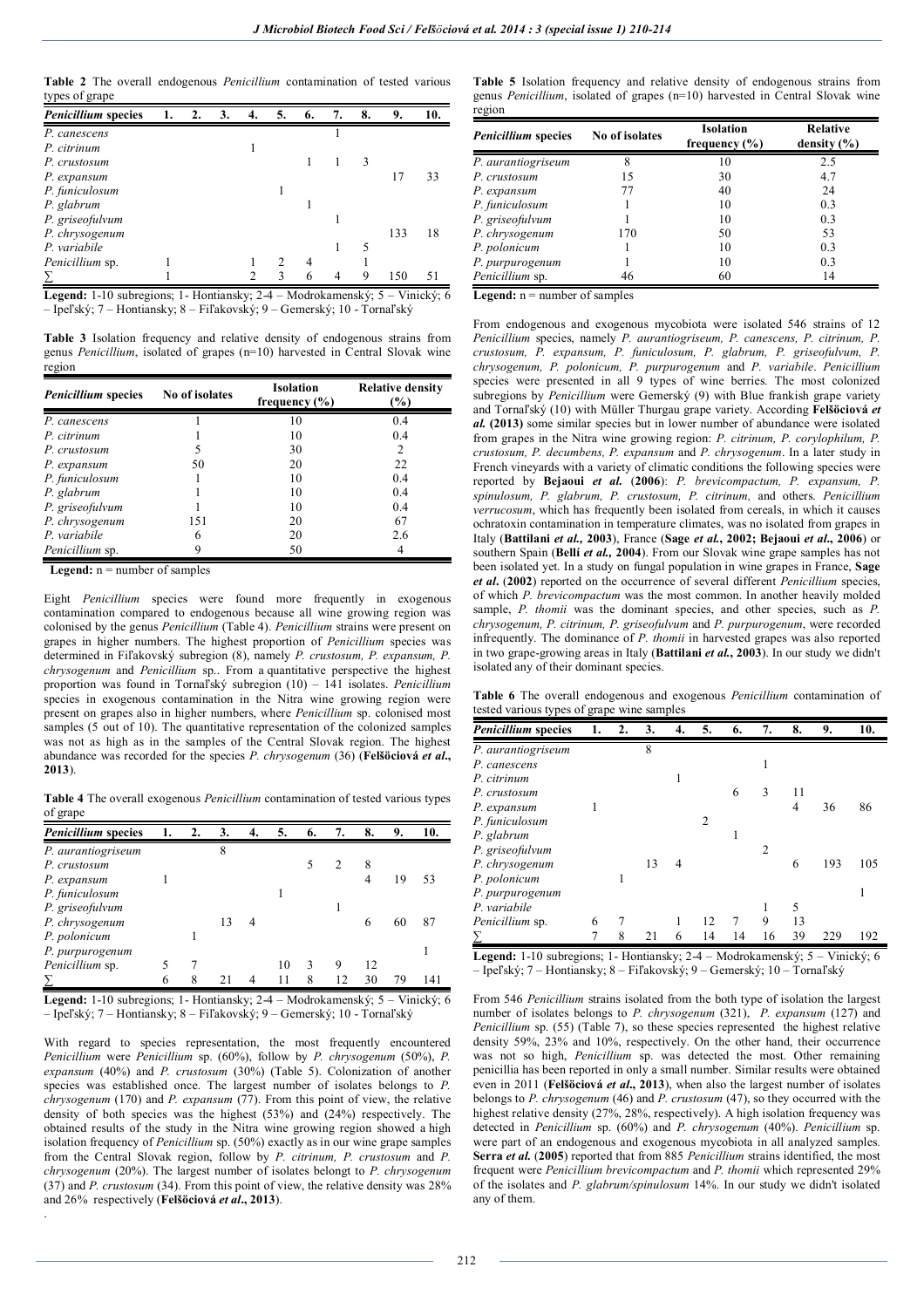**Table 7** Isolation frequency and relative density of endogenous and exogenous strains from genus *Penicillium*, isolated of grapes (n=10) harvested in Central Slovak wine region

| <b>Penicillium</b> species | No of isolates | <b>Isolation</b><br>frequency $(\% )$ | <b>Relative</b><br>density $(\% )$ |
|----------------------------|----------------|---------------------------------------|------------------------------------|
| P. aurantiogriseum         | 8              | 10                                    | 1.5                                |
| P. canescens               |                | 10                                    | 0.2                                |
| P. citrinum                |                | 10                                    | 0.2                                |
| P. crustosum               | 20             | 30                                    | 3.7                                |
| P. expansum                | 127            | 40                                    | 23.3                               |
| P. funiculosum             | $\overline{c}$ |                                       | 0.4                                |
| P. glabrum                 |                |                                       | 0.2                                |
| P. griseofulvum            | $\overline{c}$ |                                       | 0.4                                |
| P. chrysogenum             | 321            | 50                                    | 58.8                               |
| P. polonicum               |                | 10                                    | 0.2                                |
| P. purpurogenum            |                | 10                                    | 0.2                                |
| P. variabile               | 6              | 20                                    | 1.1                                |
| <i>Penicillium</i> sp.     | 55             | 70                                    | 10.1                               |

Legend:  $n =$  number of samples

Mycotoxins are a chemically diverse group of toxic secondary metabolites produced by filamentous fungi also belonging to the genus *Penicillium*. Despite efforts to control fungal contamination of foods, mycotoxin-producing fungi are ubiquitous contaminants of nature and make their way into fruit in the field or orchard and at any time during harvesting, processing, storage and marketing. Although most foods have chemical and/or physical properties that permit fungal or microbial spoilage, fruits are susceptible to fungal rather than microbial spoilage due to their high water activity  $(a_w)$  and sugar content, and presence of organic acids which impart the fresh of fruit a low pH (**Tournas and Katsoudas, 2005**). Mycotoxins can be present in intact (fresh) fruits, juices, wines, canned fruits and dried fruit products.

In total 10 endogenous *Penicillium* strains representing 4 potentially toxigenic species were tested for their toxigenic ability, namely *P. citrinum, P. crustosum, P. expansum* and *P. chrysogenum* (Table 8). Of all potentially toxigenic strains all of them were positive except one - *P. expansum*. Citrinin produced 1 out of 3 strains screened. Three of them (*P. citrinum, P. expansum* and *P. chrysogenum*) were also tested in total 8 endogenous strains from the Nitra wine-growing region (**Felšöciová** *et al***., 2013**). Out of 8 strains, 50% produced at least one mycotoxin as revealed by the method used here.

**Table 8** Toxinogenity of selected *Penicillium* strains, isolated from endogenous mycobiota of wine grapes

| <b>Penicillium</b> species |          |     | PА | RC  |
|----------------------------|----------|-----|----|-----|
| P. citrinum                | ∹ , ≅≭ ∶ |     |    |     |
| P. crustosum               |          |     |    | 1/1 |
| P. expansum                | 1/3      | 3/3 |    | 3/3 |
| P. chrysogenum             |          |     |    | 5/5 |
|                            |          |     |    |     |

**Legend:**  $C$  – citrinin;  $P$  – patulin;  $PA$  – penitrem A;  $RC$  – roquefortin  $C$ ; positive isolates; \*\* number of tested isolates

In total 16 exogenous strains representing 4 potentially toxigenic species were tested for their toxigenic ability, namely *P. expansum, P. griseofulvum, P. hordei* and *P. chrysogenum* (Table 9). *Penicillium expansum* produced citrinin (4 out of 8 strains screened) and all of them produced patulin and roquefortin C. Patulin is produced by fungi belonging to several genera including *Penicillium*, *Aspergillus* and *Byssochlamys*. *P. expansum* which, in addition to patulin, citrinin, roquefortine C may produce penicillic acid, cyclopiazonic acid, and other secondary metabolities such as chaetoglobosins, communesin B, and expansolides (**Andersen** *et al.,* **2004**). *Penicillium expansum* is believed to be the major fungal species contributing to patulin in apple products or in fruit. Its production in grapes has been associated with moldy berries (**Abrunhosa** *et al.,* **2001**). Although patulin can occur in many moldy fruits including pears, berries, mangoes, plums, apricots and tomatoes, the major source of patulin contamination is apples with blue rot, and in apple cider or juice pressed from moldy fruit. Patulin has been demonstrated to be acutely toxic (**Dailey** *et al.***, 1977**), genotoxic (**Alves** *et al.***, 2000**), teratogenic (**Dailey** *et al***., 1977; Roll** *et al.,* **1990; Sugiyanto** *et al.***, 1993**) and possibly immunotoxic (**Sorenson** *et al***., 1985; Escuola** *et al.,* **1988**) to animals. At present, there are no published toxicological or epidemiological data to indicate whether consumption of patulin is harmful to humans. However, there is a desire to limit patulin levels in apple products since infants and young children are major consumers of these foods and the effects of long-term exposure to patulin are not yet known. Many countries have set regulatory limits for patulin in apple products of 50 µg/L or less (**Drusch and Ragab, 2003**). Surveys of the presence of patulin in cherries, strawberries, raspberries, mulberries, peaches, grapes, pears and other fruits indicated low incidence and levels of the toxin (**Drusch and Ragab, 2003, Piemontese** *et al.,* **2005).** Patulin production was not confirmed by *P. griseofulvum*, but this species produced griseofulvin, roquefortin C and cyclopiazonic acid. From six *P.* 

*chrysogenum* tested isolates five produced roquefortin C. The production roquefortin C by *P. hordei* was not confirmed.

**Table 9** Toxinogenity of selected *Penicillium* strains, isolated from exogenous mycobiota of wine grapes

| <b>Penicillium species</b> |         |     | RC  | ™PA |
|----------------------------|---------|-----|-----|-----|
| P. expansum                | $/8***$ | 8/8 | 8/8 |     |
| P. griseofulvum            |         | 0/1 | 1/1 |     |
| P. hordei                  |         |     | 0/1 |     |
| P. chrysogenum             |         |     | 5/6 |     |

**Legend:** C – citrinin; G – griseofulvin; P – patulin; RC – roquefortin C; CPA – cyclopiazonic acid; \* positive isolates; \*\* number of tested isolates

## **CONCLUSION**

Ten grape samples were collected from Konkordia, Pinot gris, Pinot noar, Sauvognon, Perle of Zala, Svätovavrinecké, Pálava, Müller Thurgau and 2x from Blue frankish grape varieties in the Central Slovak wine growing zone. Penicillia were isolated in endogenous and exogenous mycobiota. *Penicillium*  contamination in endogenous mycobiota at harvest time was lower than in exogenous, where 226 isolates of 9 *Penicillium* species were found. One species less was isolated from exogenous mycobiota but with higher representation of *Penicillium* strains (320). Mycological endogenous and exogenous survey indicated the presence of 12 species of the *Penicillium* genus: *P. aurantiogriseum, P. canescens, P. citrinum, P. crustosum, P. expansum, P. funiculosum, P. glabrum, P. griseofulvum, P. chrysogenum, P. polonicum, P. purpurogenum, P. variabile* and *Penicillium* sp.. *Penicillium* sp. was the most frequent isolated in 70% of the samples according to our study. The species isolated in smaller frequency were *P. chrysogenum* (50%), *P. expansum* (40%) and *P. crustosum* (30%). The largest number of isolates belongs to *P. chrysogenum* (321) and *P. expansum* (127). From this point of view, the relative density of both species were the highest (59%) and (23%). Four potentially toxigenic species isolated from endogenous mycobiota were tested for their toxigenic ability by thin layer chromatography, namely *P. citrinum, P. crustosum, P. expansum* and *P. chrysogenum*. Out of 10 strains, all of them were positive on screening mycotoxin. Also 4 potentially toxigenic species isolated from exogenous mycobiota were tested for their toxigenic ability, namely *P. expansum, P. griseofulvum, P. hordei* and *P. chrysogenum*. Out of 16 strains, 75% produced at least one mycotoxin.

**Acknowledgments:** The research leading to these results has received funding from the European Community under project no 26220220180: Building Research Centre "AgroBioTech". This work was funded by Grant Agency KEGA 005spu-4/2011, too.

## **REFERENCES**

ABRUNHOSA, L., PATERSON, R.R.M., KOZAKIEWICZ, Z., LIMA, N., VENÂNCIO, A. 2001. Mycotoxin production from fungi isolated from grapes. *Lett. Appl. Microbiol.*, 32(4), 240-2.

ALVES, I., OLIVEIRA, N.G., LAIRES, A., RODRIQUES, A.S., RUEFF, J. 2000. Induction of micronuclei and chromosomal aberrations by the mycotoxin patulin in mammalian cells: role of ascorbic acid as a modulator of patulin clastogenecity. *Mutagenesis*, 15(3), 229-34.

ANDERSEN, B., FRISVAD, J.C. 2004. Natural occurrence of fungi and fungal metabolites in moldy tomatoes. *J. Agric. Food Chem*., 52(25), 7507-13.

ANDERSEN, B., SMEDSGAARD, J., FRISVAD, J.C. 2004. Ochratoxin A in grapes and wine. *Eur. J. Plant Pathol.,* 108, 639-43.

ANDERSEN, B., SMEDSGAARD, J., FRISVAD, J.C. 2004. *Penicillium expansum*: consistent production of patulin, chaetoglobosins and other secondary metabolites in culture and their natural occurrence in fruit products. *J. Agric. Food Chem*., 52(8), 2421-8.

BARKAI-GOLAN, R. 2001. Postharvest Diseases of Fruits and Vegetables. Amsterdam : Elsevier, 442 p. ISBN 9780444505842.

BARKAI-GOLAN, R., PASTER, N. 2008. Mycotoxins in Fruits and Vegetables. USA : Elsevier, 395 p. ISBN 978-0-12-374126-4.

BATTILANI, P., PIETRI, A., BERTUZZI, T., LANQUASCO, L., GIORNI, P., KOZAKIEWICZ, Z. 2003. Occurrence of ochratoxin A producing fungi in grape grown in Italy. *J. Food Prot*., 66(4), 633-6.

BEJAOUI, H., MATHIEU, F., TAILLANDIER, P., LEBRIHI, A. 2006. Black aspergilly and ochratoxin A production in French vineyards. *Int. J. Food Microbiol*., 111(1), 46-52.

BELLÍ, N., MARÍN, S., DUAIGÜES, A., RAMOS, A.J., SANCHIS, V. 2004. Ochratoxin A in wines, musts and grape juice from Spain. *J. Sci. Food Agric*., 84, 591-4.

BENKHEMMAR, O., LAHLOU, H., DUPONT, J., BOMPEIX, G., BOUBEKRI, C., EL MNIAI H.. 1993. Identification of different species of *Penicillium* causing deterioration of Moroccan table grapes during storage. *Mycopathologia*, 124, 27-30.